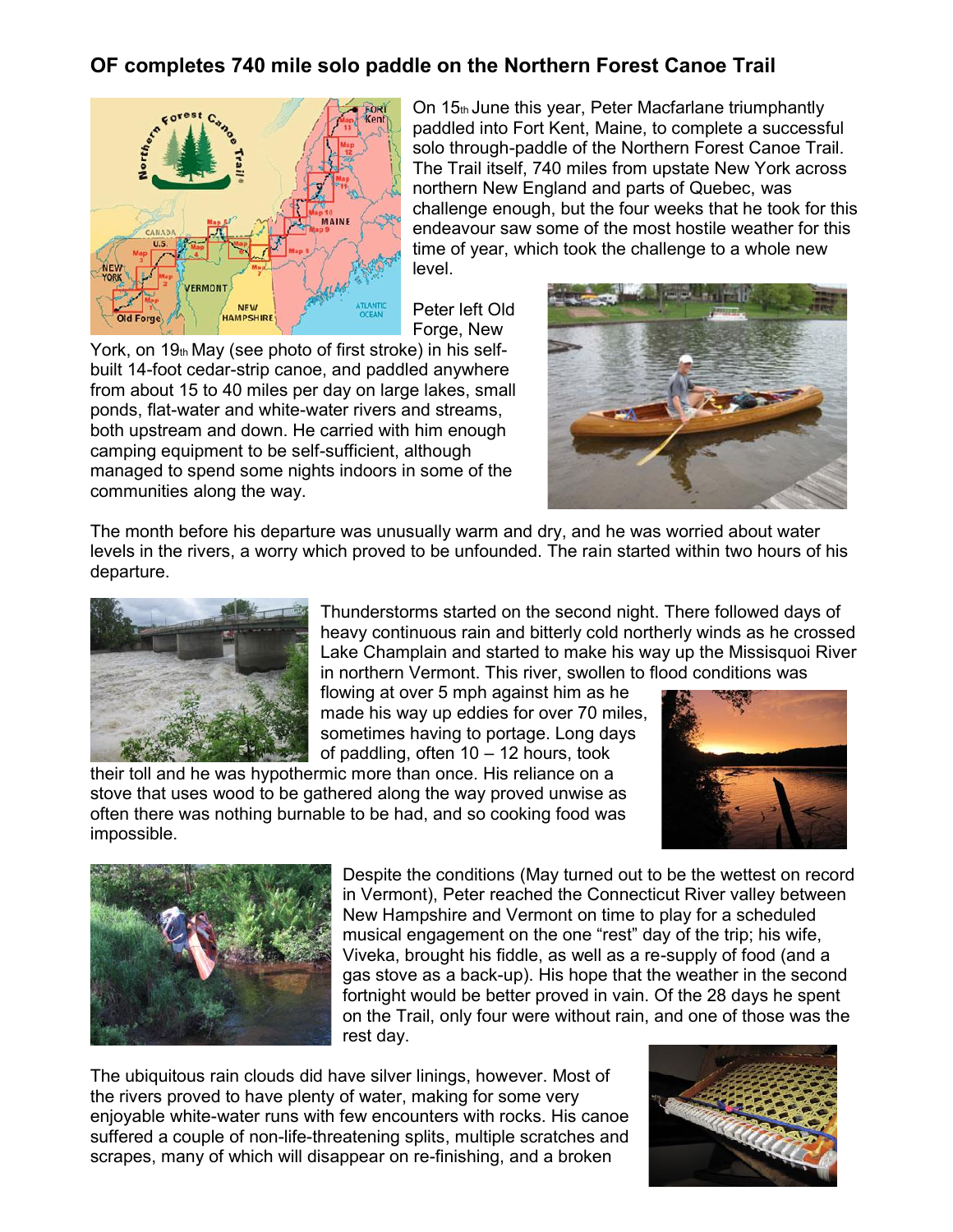seat (pictured), Peter's own fault and a story in its own right. It performed admirably in highly diverse water conditions and has now been dubbed "The Little Canoe That Could ….. And Did!"

The full story is being posted online at http://users.gmavt.net/petermac/peterNFCT.html, a transcript of Peter's journal that he kept, and succeeded in keeping dry throughout. At the time of writing, he is now resuming life in Vermont, looking forward to some less strenuous canoe-camping trips with Viveka, preferably with less rain and wind. What he carries forward is a profound sense of achievement, made all the more poignant for having been shared with a canoe of his own creation, and made all the more rewarding for having been achieved despite all that the weather threw at him. He emerged weatherbeaten, but not beaten by the weather.

The picture below was taken at the end with his wife Viveka and friends. The canoe still looks in very good shape and Peter's now sporting a beard.



See the next page for an assortment of other photos taken by Peter on his amazing trip